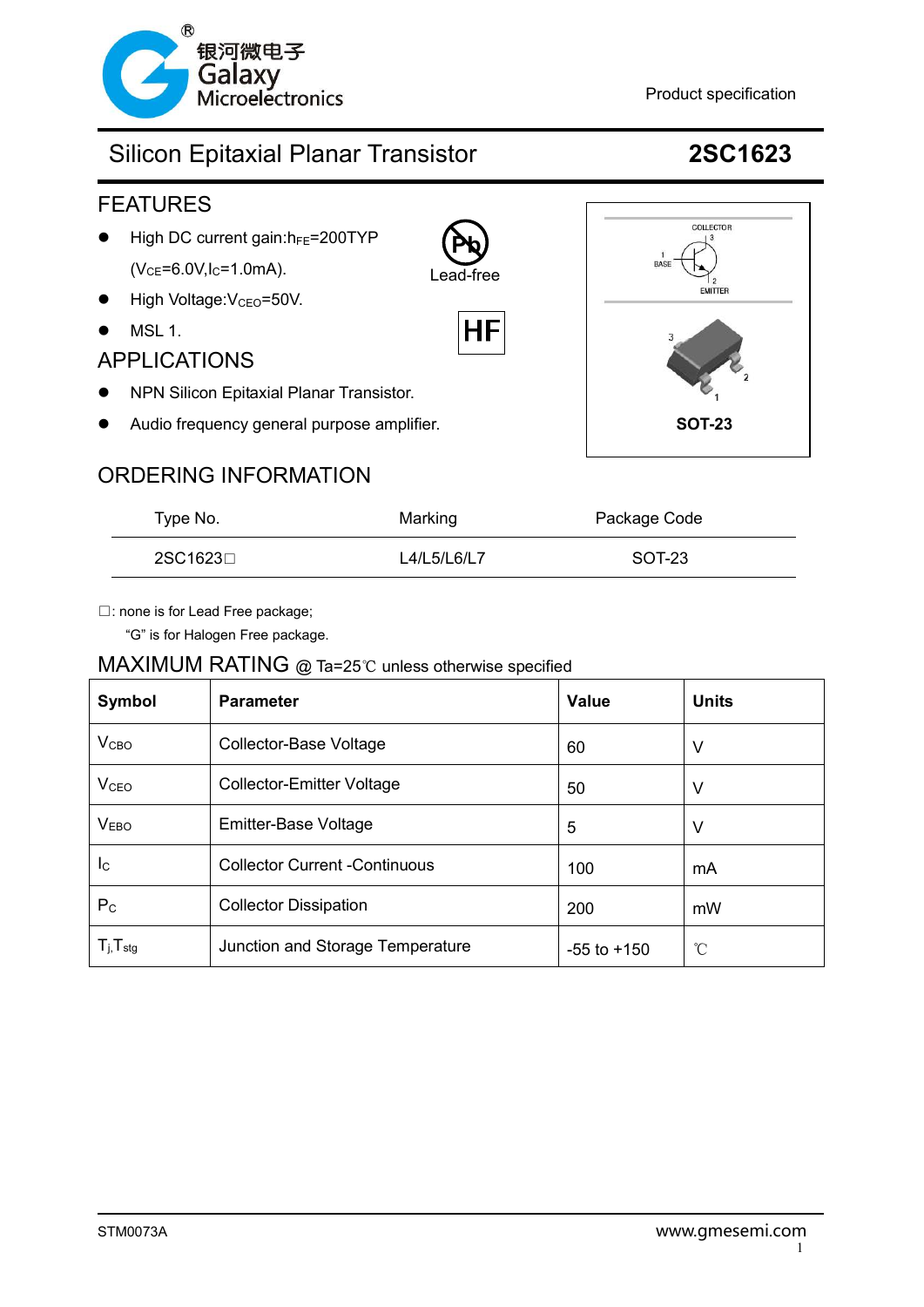

# Silicon Epitaxial Planar Transistor **2SC1623**

# ELECTRICAL CHARACTERISTICS @ Ta=25℃ unless otherwise specified

| <b>Parameter</b>                     | Symbol                  | <b>Test conditions</b>                         | <b>MIN</b> | <b>TYP</b> | <b>MAX UNIT</b> |            |
|--------------------------------------|-------------------------|------------------------------------------------|------------|------------|-----------------|------------|
| Collector-base breakdown voltage     | $V_{(BR)CBO}$           | $I_C = 100 \mu A, I_E = 0$                     | 60         |            |                 | V          |
| Collector-emitter breakdown voltage  | $V_{(BR)CEO}$           | $I_C = 1mA$ , $I_B = 0$                        | 50         |            |                 | $\vee$     |
| Emitter-base breakdown voltage       | $V_{(BR)EBO}$           | $I_E = 100 \mu A I_C = 0$                      | 5          |            |                 | V          |
| Collector cut-off current            | <b>I</b> <sub>CBO</sub> | $V_{CB} = 60V, I_E = 0$                        |            |            | 0.1             | μA         |
| Emitter cut-off current              | $I_{EBO}$               | $V_{EB} = 5V I_C = 0$                          |            |            | 0.1             | μA         |
| DC current gain                      | $h_{FE}$                | $V_{CE} = 6V I_{C} = 1mA$                      | 90         | 200        | 600             |            |
| Collector-emitter saturation voltage | $V_{CE(sat)}$           | $I_C = 100mA$ , $I_B = 10mA$                   |            | 0.15       | 0.3             | V          |
| Base-emitter saturation voltage      | $V_{BE(sat)}$           | $IC=100mA, IB=10mA$                            |            | 0.86       | 1.0             | V          |
| <b>Base Emitter Voltage</b>          | $V_{BE}$                | $V_{CE}$ =6V, $I_C$ =1mA                       | 0.55       | 0.62       | 0.65            | V          |
| <b>Transition frequency</b>          | $f_T$                   | $V_{CE}$ =6V, I <sub>E</sub> =-10mA            |            | 250        |                 | <b>MHz</b> |
| Output capacitance                   | $C_{ob}$                | $V_{CB} = 6V$ , I <sub>E</sub> = 0, f = 1.0MHz |            | 3.0        |                 | рF         |

# CLASSIFICATION OF  $h_{FE(1)}$

| Rank    | L4     | L5      | L6      | - 1     |
|---------|--------|---------|---------|---------|
| Range   | 90-180 | 135-270 | 200-400 | 300-600 |
| Marking | ∟4     | L5      | L6      | -       |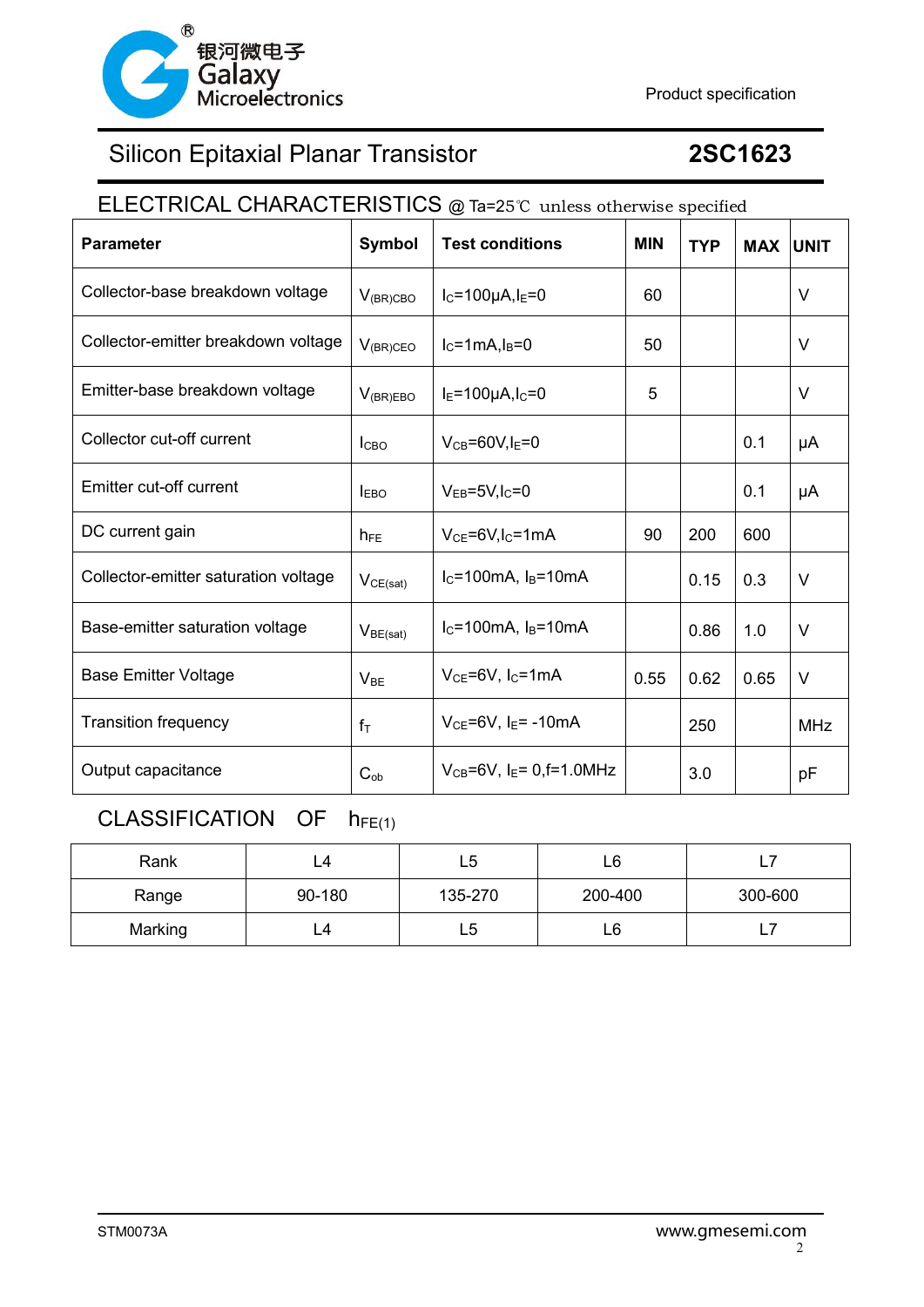

# Silicon Epitaxial Planar Transistor **2SC1623**

### TYPICAL CHARACTERISTICS @ Ta=25℃ unless otherwise specified









**COLLECTOR CURRENT vs. COLLECTOR TO EMITTER VOLTAGE** 



### DC CURRENT GAIN vs. **COLLECTOR CURRENT**